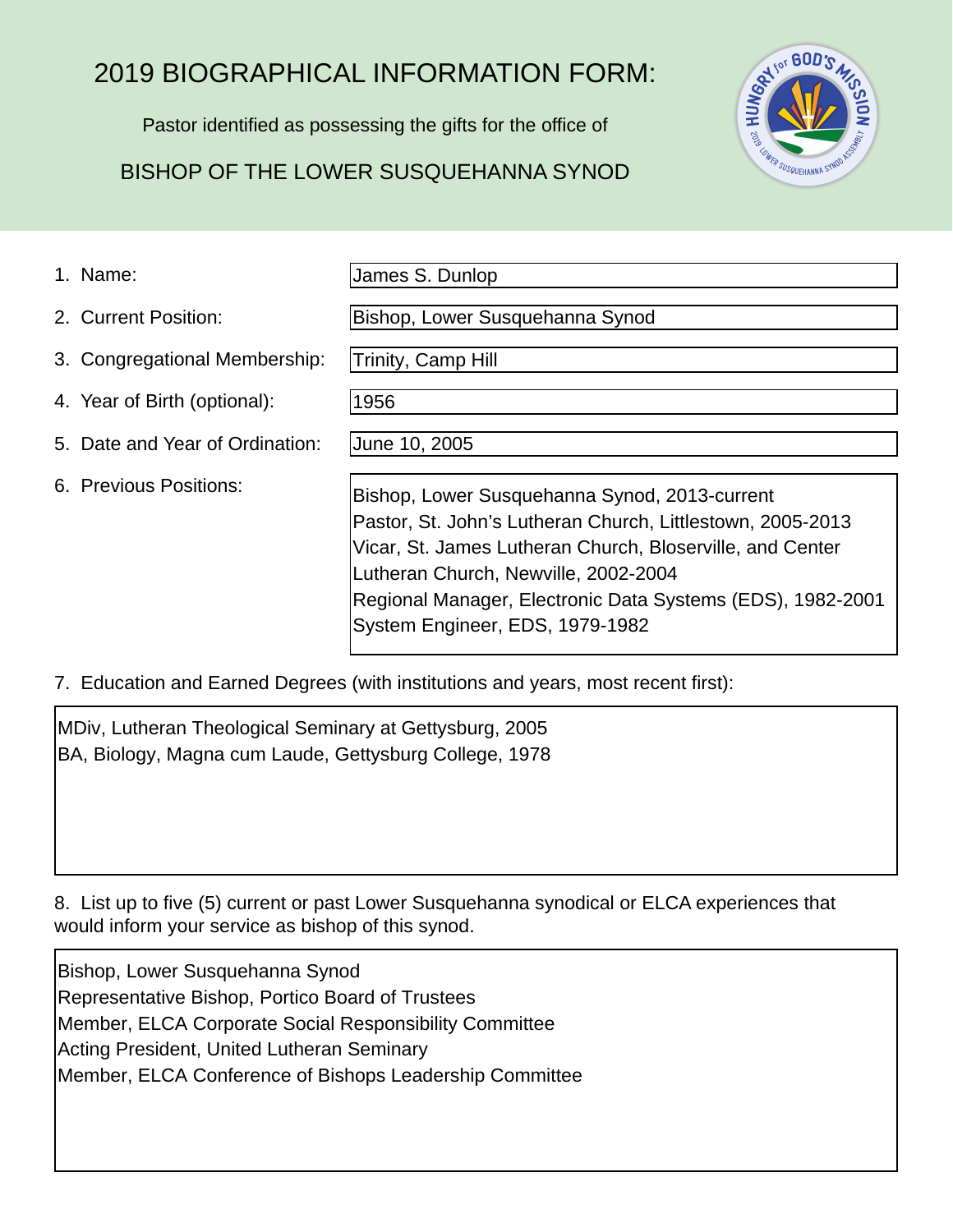9. List up to five (5) current or past community-related experiences that would inform your service as bishop of the Lower Susquehanna Synod.

Member, United Lutheran Seminary Board of Trustees Chair, United Lutheran Seminary Consolidation Team Member, SpiriTrust Lutheran Board of Directors Member Bishop, Lutheran-Anglican-Roman Catholic (LARC) Manager, Littlestown Food Pantry

10. The document "A Bishop's Gifts for God's Mission" describes the leadership profile of a bishop for our synod. How do you see yourself embodying these attributes? (400 word maximum)

 My public ministry is centered in my faith. The mission of Christ's church is centered in the triune God. As a member of my congregation often reminded me, we center ourselves only in "Jesus, Jesus, Jesus." My days begin with Holy Scripture, and one full day a month I devote to prayer and contemplation. These and other faith disciplines center me in Jesus for my ministry as bishop.

 Every day we are challenged as a church to be the body of Christ for the world. Since becoming bishop in 2013, I have prioritized our ministry together on feeding the hungry as we have been fed by Christ. We have concentrated on three broad missional priorities: equipping leaders, encouraging cooperation, and engaging in new mission. At the same time, we have streamlined procedures and operations for better stewardship of our resources. As a result, we have:

• Reduced by about half the time to fill pastoral vacancies;

• Increased the number of people discerning a call to ministry to 30 in 2018 — a 400 percent increase over prior three years;

 • Reoriented our synod budget to reduce operational cost to 41 percent of total expenditures while increasing spending on new mission from less than one percent to 18 percent;

• Engaged 30 congregations in focused renewal, including 23 in the R3 (reFORM + reNEW + reVISION) initiative;

 • Equipped 28 renewal coaches and, in partnership with United Lutheran Seminary, trained more than 60 lay leaders and rostered ministers in renewal strategies;

• Identified and expanded ministries with ecumenical partners, including the Episcopal Diocese's Stevenson School for Ministry;

• Encouraged new faith formation practices through our collaboration with John Roberto.

 I have worked purposefully to build relationships and to listen carefully throughout our synod. Since 2013 I have worshiped in over 190 of our 230 congregations and participated in countless meetings, listening sessions and conversations with leaders throughout our synod. What a joy to see the ways that the gospel is being lived out in our diverse contexts, as well as the creative ways that congregations are collaborating to meet the challenges of being church for the 21st century. Whether it is creating joint youth ministries, new parish configurations or helping congregations to cooperate or merge, our synod is discovering the benefit of working together to share the gospel with our neighbors. My sense of call to this ministry is as strong now as my first day as bishop in 2013. We are just beginning to live into the vision we cast at that time to feed the hungry as we have been fed by Christ.